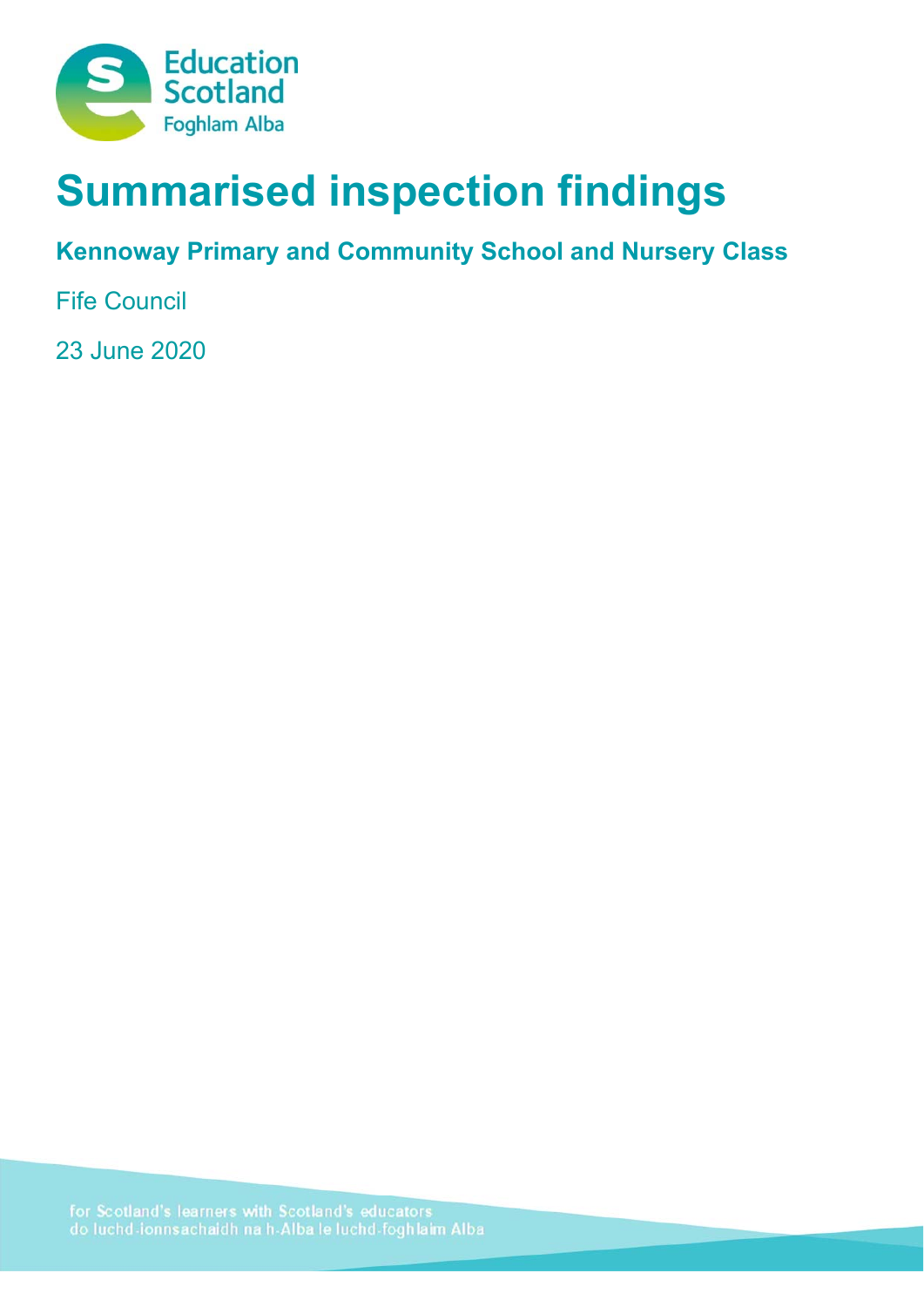# Key contextual information

Kennoway Primary and Community School serves the town of Kennoway in Fife. The school is a purpose-built community school, with a range of facilities on site. A council wide support service which is located in the school, was not part of the inspection. Most children and families in the community face socio-economic challenge. The current school roll is 408, and 107 in the nursery.

# **2.3 Learning, teaching and assessment good**

This indicator focuses on ensuring high-quality learning experiences for all children and young people. It highlights the importance of highly-skilled staff who work with children, young people and others to ensure learning is motivating and meaningful. Effective use of assessment by staff and learners ensures children and young people maximise their successes and achievements. The themes are:

- $\blacksquare$  learning and engagement
- $\blacksquare$  quality of teaching
- $\blacksquare$  effective use of assessment
- $\blacksquare$  planning, tracking and monitoring
- $\blacksquare$  Led by the headteacher, the staff team has established a welcoming school environment, where children thrive within a caring culture. Relationships are strong amongst staff and children and across the wider school community. The headteacher, who has been in post for seven years, is highly respected across the community. School staff know the children and their families very well, and are responsive to their needs. There is a strong commitment to supporting children and their families. School leaders have very effective relationships with a range of partners who support children's development, learning and wellbeing. The school's vision and values are evident in the life of the school. Staff should continue with their plans to embed learning about children's rights as a feature of school life.
- n Children are well behaved and polite. They respect staff and each other. They enjoy engaging with adults and are eager to talk about their learning and activities in class. They are very proud of their school and appreciate the help they get from their teachers and support staff. They feel that their views and ideas are listened to. Most children listen well to lessons and instructions in class. During class discussions, most children respect the views of others and respond confidently to questions. Most work well in pairs and small groups, however, they engage best during teacher-led activities. Children need to develop their skills in working independently with their classmates and to keep on task without adult intervention. In the majority of lessons, learners' experiences are appropriately challenging and well matched to their needs. This is particularly evident in numeracy and mathematics. Staff should continue to develop approaches to differentiation to offer all children motivating and meaningful learning across the curriculum. The school is at the early stage of developing play across early level and should continue to use local and national guidance to ensure high-quality experiences.
- n There are effective processes in place to identify children who need additional support with their learning. Children are well supported individually, and in small groups in and outwith class.
- Staff make effective use of digital tools to enhance learning, including relevant video clips, images and texts. Across the school, children have access to a range of digital tools. For example, they enjoy using netbooks and tablets in research tasks. They are developing skills in using tablets / netbooks to present their writing and prepare presentations for sharing with their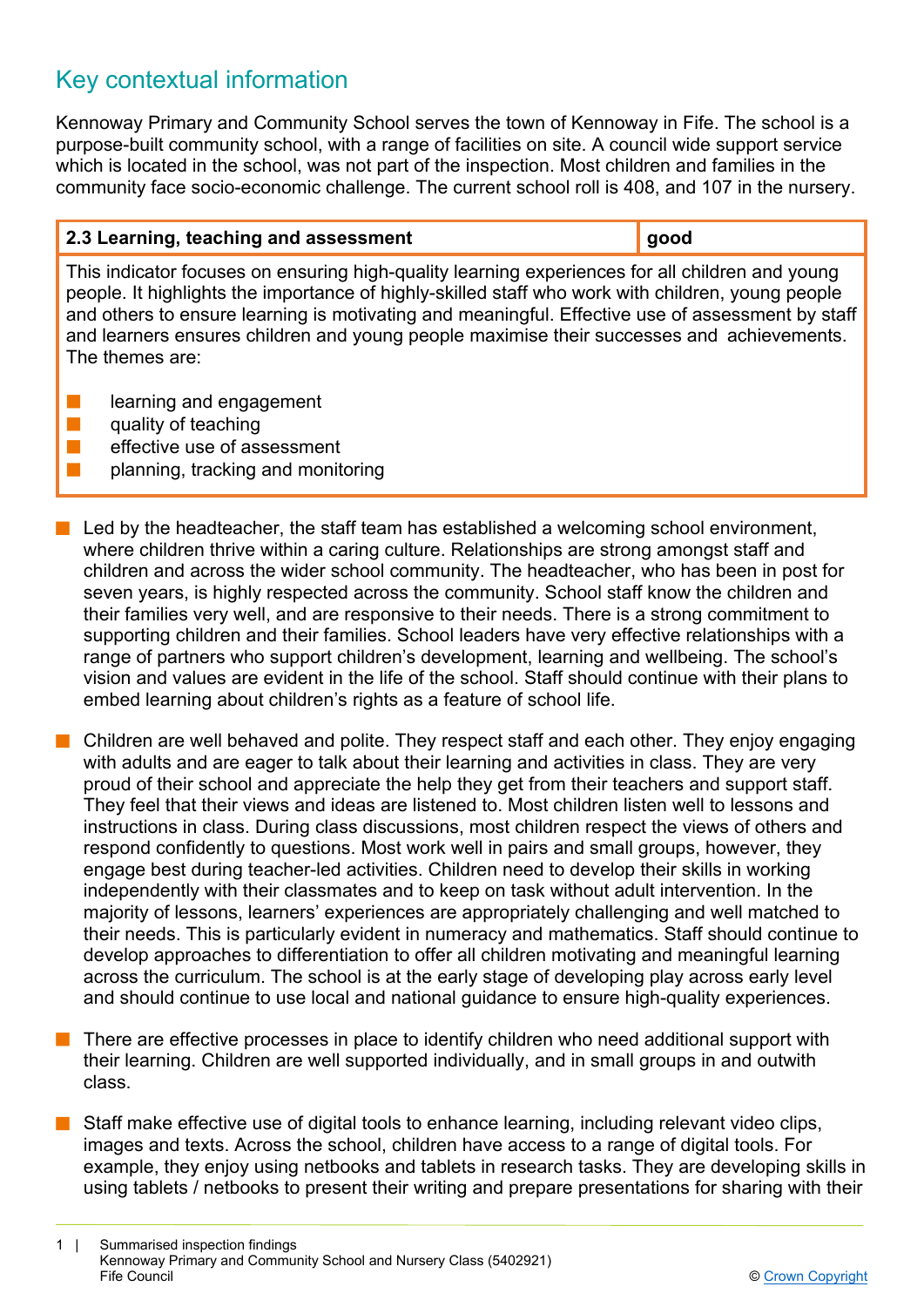classmates. They make use of tablets to film class activities. Children who need extra help with their work can choose to use technology to support their learning.

- n Across the school, teachers' explanations and instructions are clear. In a few lessons, the pace of learning is too slow, with children waiting too long to engage in activity. This has an impact on the behaviour and motivation of a few children.
- Staff engagement in professional learning has led to agreed strategies for learning and teaching. This includes sharing the purpose of learning, and supporting children to understand how they will achieve success. In most lessons, questioning is used effectively to check children's understanding and promote their skills in reflection and prediction. Most staff use praise well to encourage children to participate and develop confidence in contributing to class activities. They are developing skills in offering children feedback that supports children's understanding of how they can improve their work. Staff should continue to work as a team to ensure these strategies are embedded effectively at all stages and in all classes.
- $\blacksquare$  Children enjoy a range of roles and responsibilities around the school. They contribute to the life of the school as members of various groups including the pupil council, and older children are developing skills as buddies and house captains. Staff should now offer children more opportunity to lead and coordinate these groups.
- n Teachers plan a range of appropriate summative and formative assessments within their long-term planning. They are making increased use of National Benchmarks to support their understanding of national standards, particularly in literacy and numeracy. Teachers across the school, use peer- and self- assessment well to support children to reflect on their own progress. Teachers should build on this, ensuring children are clear on the skills they are developing and understand what they need to do to improve.
- n Teachers engage in regular collaborative planning meetings with colleagues from across each level. This is supporting teachers well to share practice and learn from each other. To develop further their understanding of progress and national standards, teachers should engage in moderation activities, including working across the cluster and beyond.
- Staff are embedding a new approach to professional dialogue on attainment, tracking and planning. The senior leaders meet regularly with teachers throughout the year to discuss long term planning, alongside assessment and attainment data. They provide comprehensive feedback and clear action points to help teachers to meet the needs of children within their class. As a result, teachers are beginning to use data more effectively to inform their planning. Children experiencing potential barriers to learning are identified and targeted support is quickly put in place to help them overcome any gaps that exist. Teachers value the increasing level of challenge and support this emerging approach provides. They talk very positively about the impact it is beginning to have on their practice. Children's confidence and engagement in numeracy and mathematics is improving as a result of this work.
- n Teachers use helpful, annual, planning overviews to ensure coverage of experiences and outcomes. They plan appropriately for numeracy and mathematics and literacy and English using local authority progression pathways. Interdisciplinary learning (IDL) is well-planned and teachers provide children with meaningful opportunities to apply their learning across the curriculum. Teachers' evaluations include next steps in learning for groups of children. In almost all classes, children contribute to IDL planning by generating 'key questions' linked to the context for learning. In most classes, teachers use these 'key questions' effectively to plan learning experiences based on the children's interests. This is helping to motivate and engage children in their learning. Teachers should continue to involve children in planning and leading their learning across the curriculum. They should continue to use information gathered at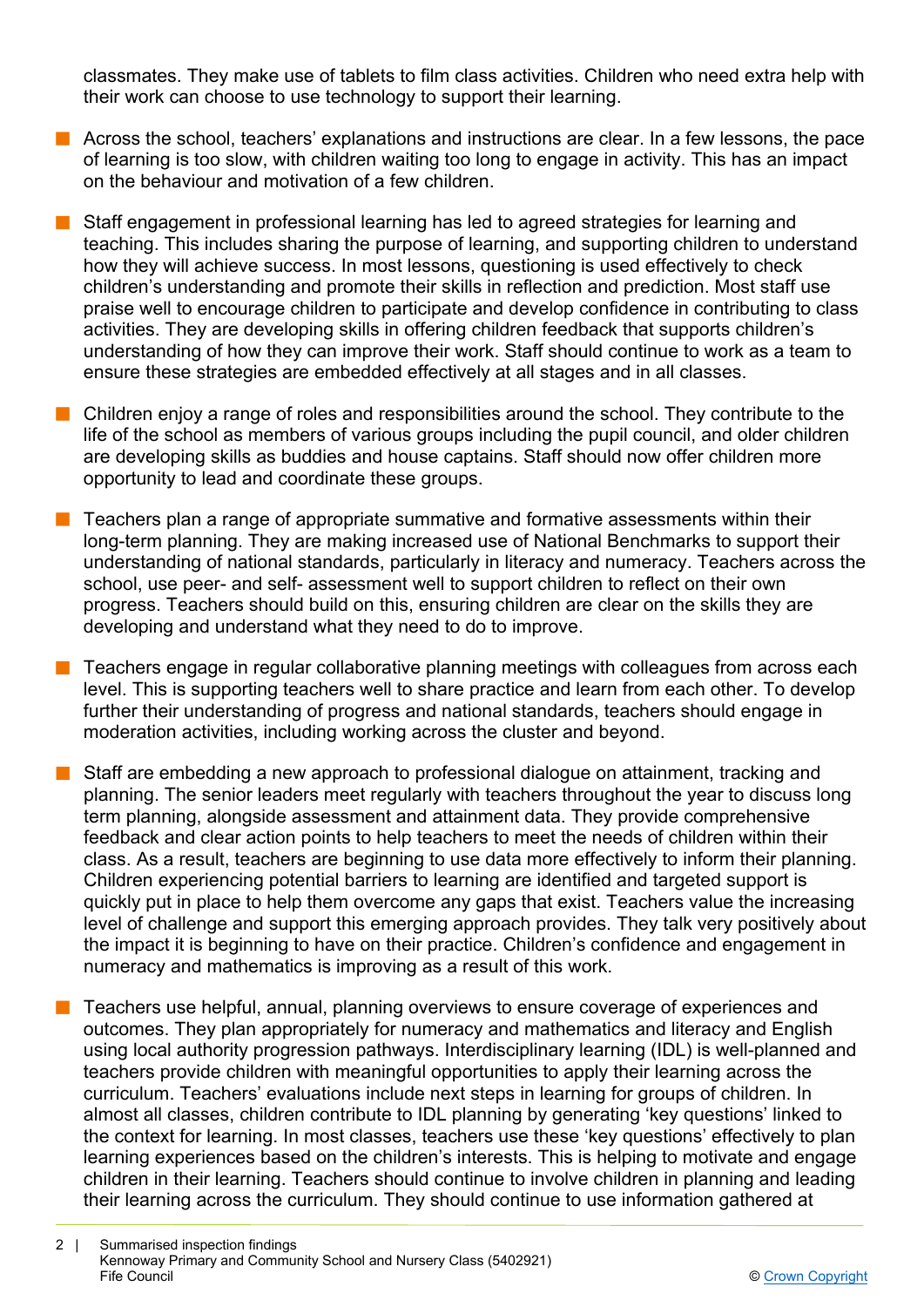professional dialogue discussions to inform their approaches to planning, learning, teaching and assessment.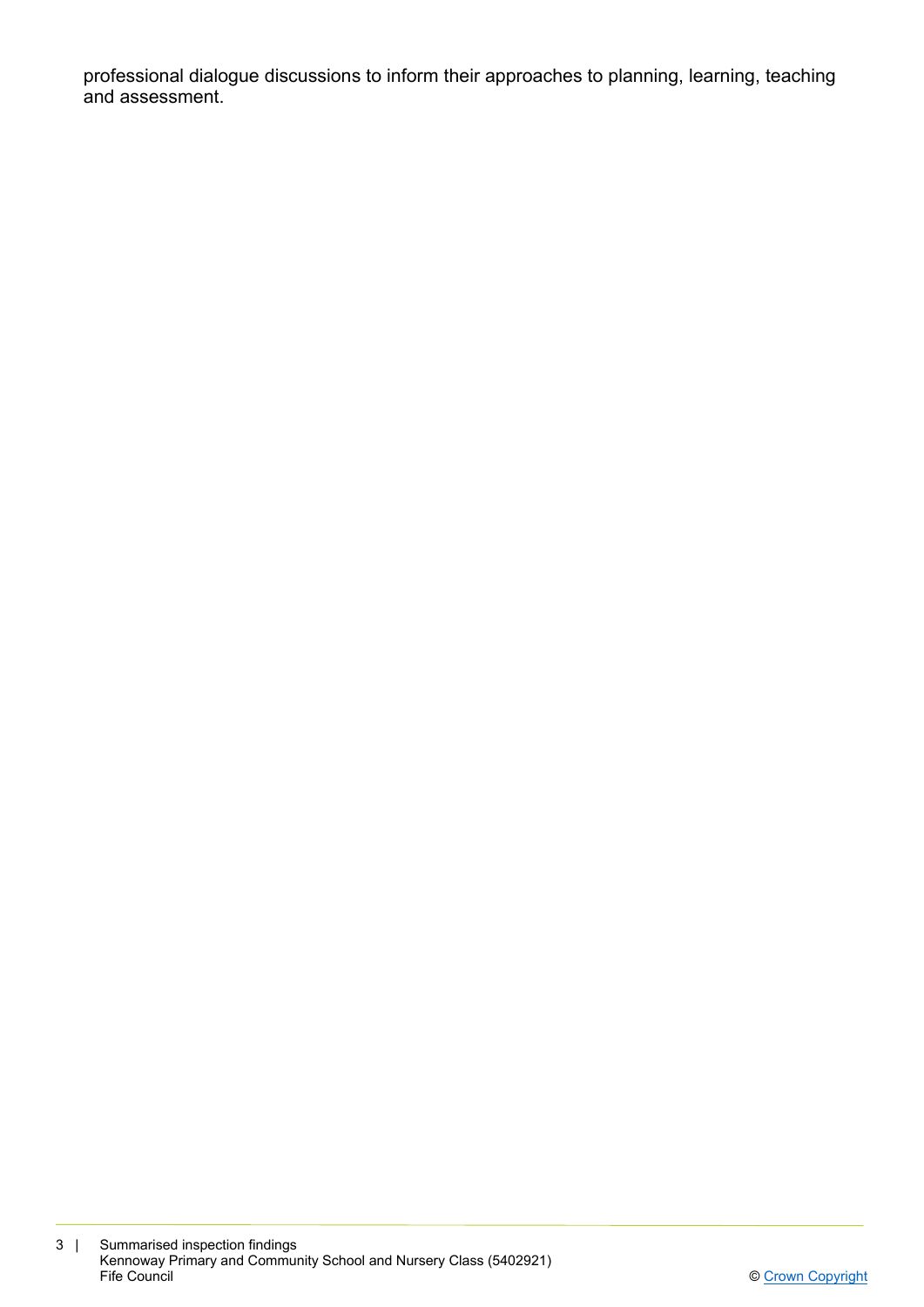# **2.1 Safeguarding and child protection**

**n** The school submitted self-evaluation information related to child protection and safeguarding. Inspectors discussed this information with relevant staff and, where appropriate, children. In addition, inspectors examined a sample of safeguarding documentation. At the time of the inspection, there were no identified areas for development.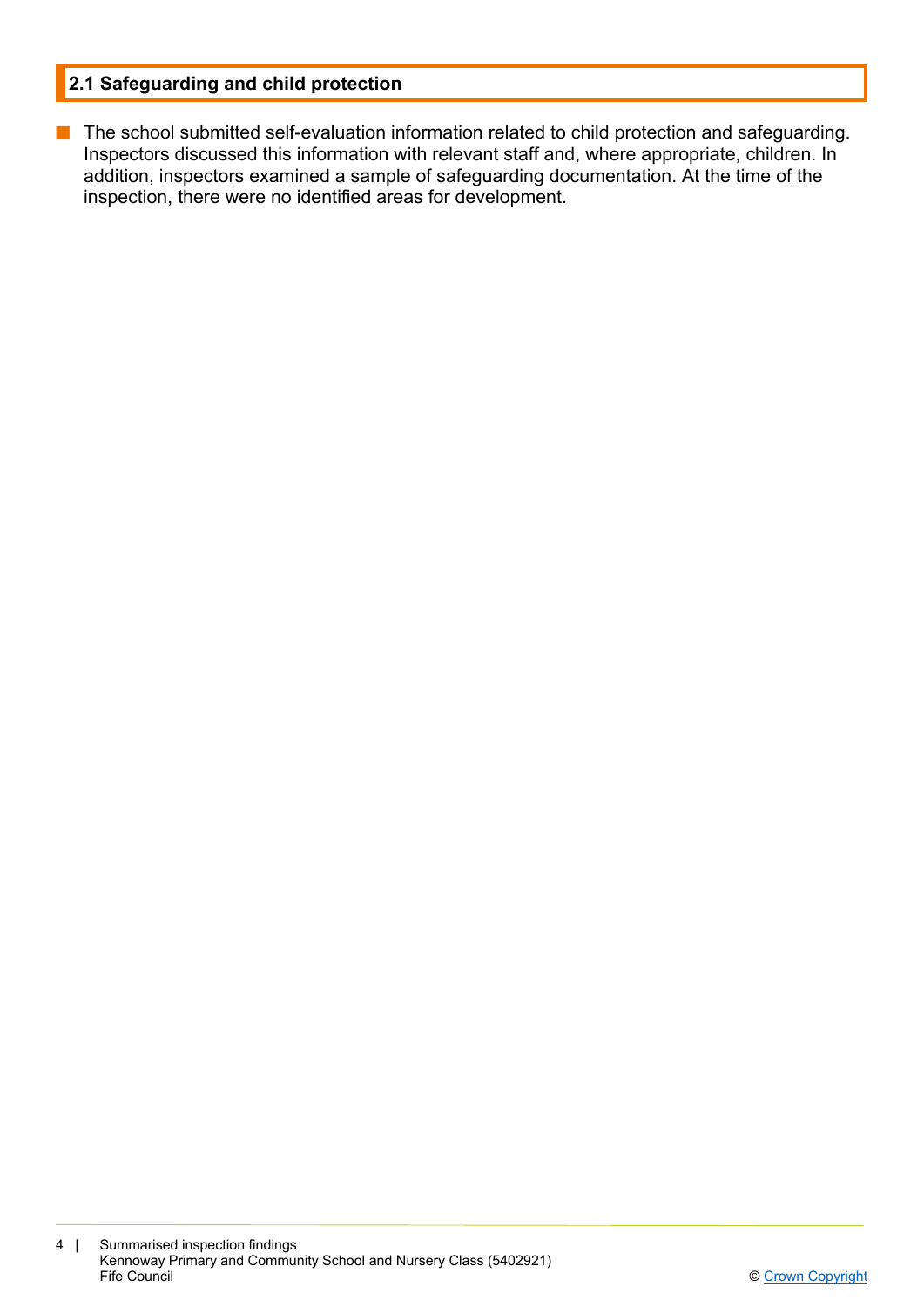| 3.2 Raising attainment and achievement                                                                                                                                                                                                                                                                                                                                                                                  | good |
|-------------------------------------------------------------------------------------------------------------------------------------------------------------------------------------------------------------------------------------------------------------------------------------------------------------------------------------------------------------------------------------------------------------------------|------|
| This indicator focuses on the school's success in achieving the best possible outcomes for all<br>learners. Success is measured in attainment across all areas of the curriculum and through<br>the school's ability to demonstrate learners' achievements in relation to skills and attributes.<br>Continuous improvement or sustained high standards over time is a key feature of this<br>indicator. The themes are: |      |
| attainment in literacy and numeracy<br>attainment over time<br>overall quality of learners' achievement                                                                                                                                                                                                                                                                                                                 |      |

equity for all learners

# **Attainment in literacy and numeracy**

Data from the school indicates that most children have achieved appropriate Curriculum for Excellence (CfE) levels in literacy and numeracy. Predictions indicate that almost all children in P1 are on track to attain early level in literacy and numeracy. Most children at first level and second level are on track to achieve appropriate levels. Senior leaders need to continue to ensure that judgements at early level are based on reliable and robust evidence and are accurate. Children with additional barriers to learning make good progress towards achieving their individual targets.

# **Literacy and English**

■ Overall, most children are making good progress in literacy and English.

# **Listening and talking**

**n** Progress in listening and talking is good. At early level, most children can work with a partner and discuss different stories. A minority of children are not able to listen to and follow instructions consistently. Across first level, most children listen well to adults and peers, responding with appropriate opinions and ideas. Most children at second level participate well in paired and group discussion, presentations and debates, and communicate clearly. Across all levels, children need to develop confidence in applying their skills in a wider range of situations, including real life experiences beyond the classroom.

# **Reading**

■ Children make very good progress in reading. At early level, the majority of children blend simple sounds and recall simple common words. A minority of children require more practice in reading common words and increasingly complex blends. At first level, most children read with increasing fluency. They select a range of strategies to read new texts. At second level, almost all children read fluently with good expression. They are knowledgeable about a range of authors and genres and can discuss their preferences. A few children across first and second levels are not able to discuss strategies required to answer inferential and evaluative questions.

#### **Writing**

 $\blacksquare$  Children are making good progress in writing. At early level, the majority of children write simple sentences with full stops. A minority are not able to use capital letters or write common words without support. The majority of children at first level and most at second level write well-structured sentences. They use increasingly ambitious vocabulary to enhance the text. Across all levels, a minority of children are not able to write increasingly extended pieces or for a range of purposes. Children need to continue to improve their skills in writing at length and in how they present their writing across the school.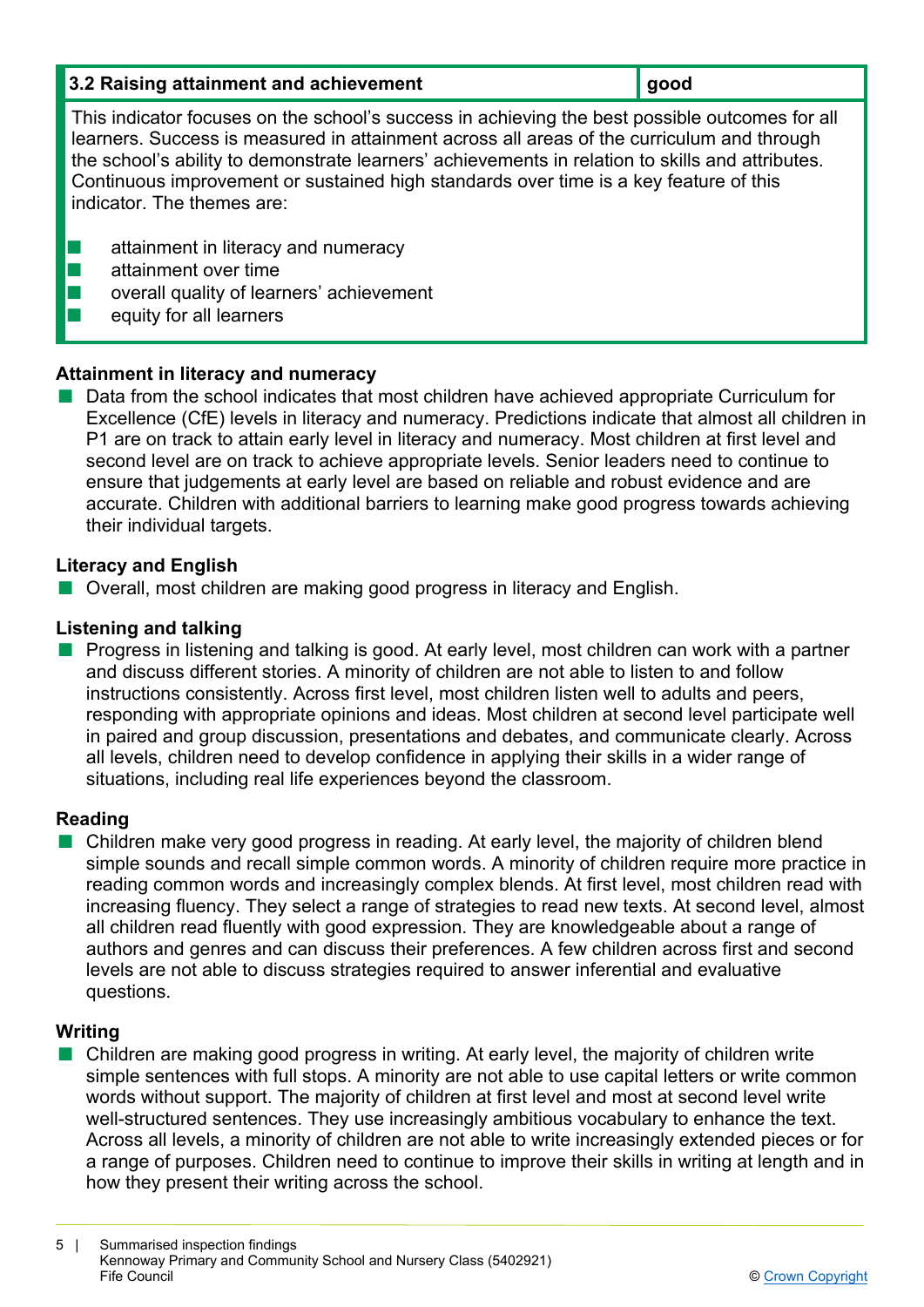# **Numeracy and mathematics**

**n** Overall, most children are making very good progress in numeracy and mathematics. Numeracy and mathematics has been a focus of staff professional learning, resulting in shared standards and expectations across the school.

#### **Number, money and measure**

n At early level, almost all children can add to 10. At first level, almost all children can solve addition and subtraction problems with two and three-digit whole numbers. At second level, almost all children are confident rounding numbers and select correctly the most appropriate units for measurement. At first and second level, most children utilise 12 and 24-hour timetables to plan journeys. Across the school, most children can budget well using money. Children measure confidently, including in real life activities, for example, in baking activities. Overall, across the school, children need to continue to extend their mental agility skills, particularly in multiplication and division.

# **Shape, position and movement**

n Across the school, almost all children use mathematical language well to describe properties of two-dimensional shapes and three-dimensional objects. Most children build confidently nets of shapes and can link skills learned to careers. At early level, most children recognise one line of symmetry in shapes. At first and second level, most children have a good understanding of angles and directions. They can plot points using coordinates well, including using positive and negative numbers. Across the school, children are increasingly confident using digital technologies, such as programmable toys, to apply these skills across learning.

#### **Information handling**

- $\blacksquare$  Across the school, children undertake surveys and display and interpret information in a range of ways well. At early level, the majority of children use tally marks to record information accurately. At first level, most children understand and can use pictographs, Venn and Carroll diagrams. At second level, the majority of children confidently draw bar and line graphs, and pie charts. They interpret information from graphs and charts and apply these skills well, including through digital technology.
- Over the past three vears, most children attained expected levels in literacy and numeracy. Children's attainment is not always maintained as they move through the primary stages. Tracking systems are in place to monitor children's attainment in literacy and numeracy. Senior leaders need to keep a sharp focus on raising attainment from early to first level where recurring dips in attainment are evident. Targeted interventions support children to achieve well, including at times of transition as they move through the school. Staff are not yet able to provide evidence of children's progress beyond literacy and numeracy. As identified, senior leaders need to extend tracking of attainment across other curricular areas.

# **Overall quality of learners' achievement**

Senior leaders plan a wide range of leadership roles for children from P1 to P7. As a result, children take on increasing responsibilities as they move through the school, developing skills in communication, teamwork and leadership. They consult their peers to make informed decisions about school improvements. Children are proud of their sporting and sustainability awards as the result of the work of school committees. Children's achievements in both school and wider life are celebrated through assemblies, displays and school newsletters. Senior leaders, with teachers, should track children's achievements, to support children to understand the skills they are developing. They should also support children to take increasing responsibility for leading school improvement committees.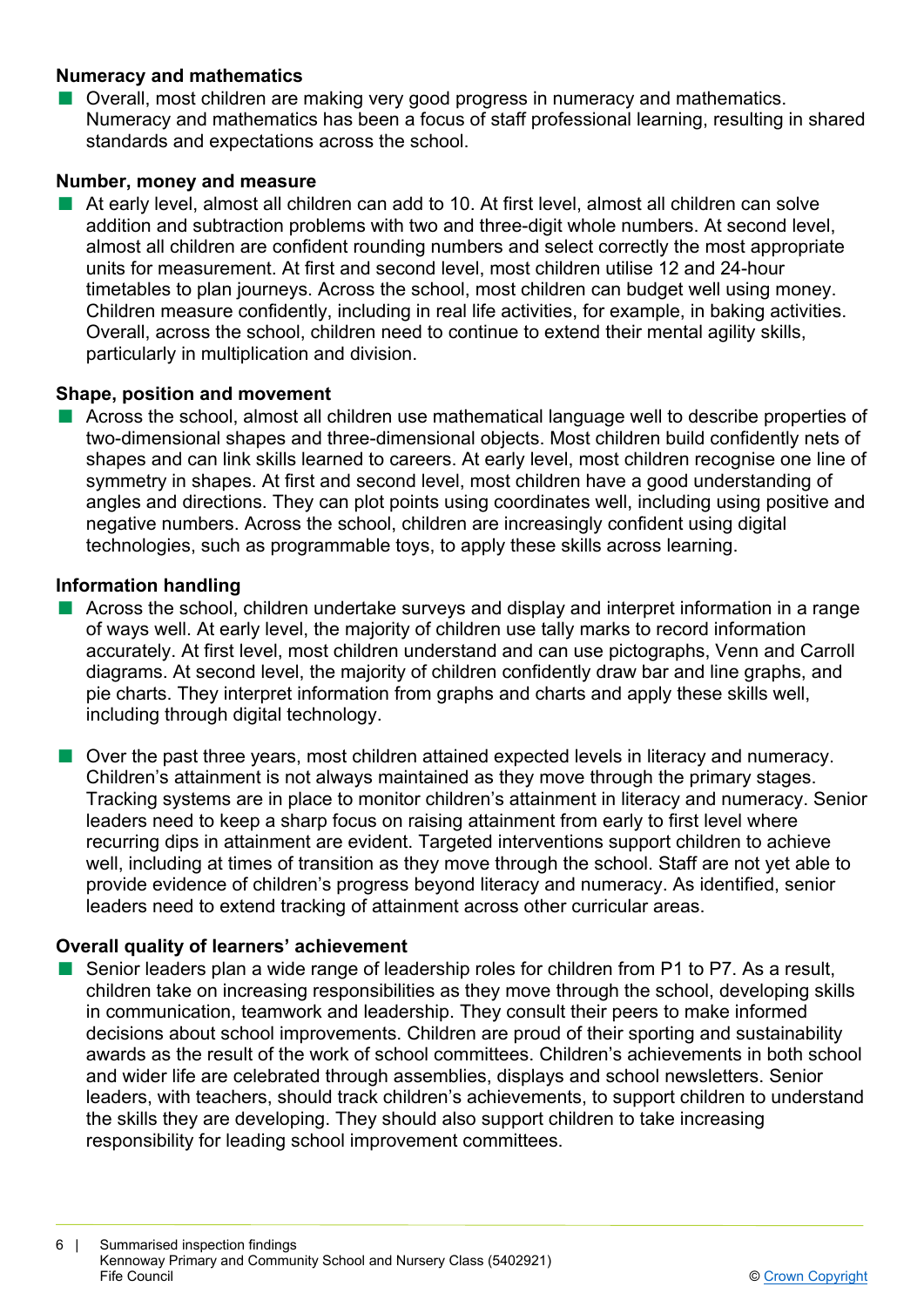# **Equity for all learners**

■ Senior leaders use the Pupil Equity Fund (PEF) effectively to provide targeted interventions that support children's emotional wellbeing and raise attainment. They have robust arrangements in place to track the impact of these targeted supports. As a result, staff can demonstrate that identified children's wellbeing and engagement is improving and children are becoming increasingly skilled at self-regulation. Most children receiving additional support have improved confidence and are able to transfer skills learned to daily class work. Senior leaders can demonstrate improved progress for identified children and how long-term, they aim to close the attainment gap. They should extend this to tracking cohorts or identified groups across the school to identify key trends that impact on attainment.